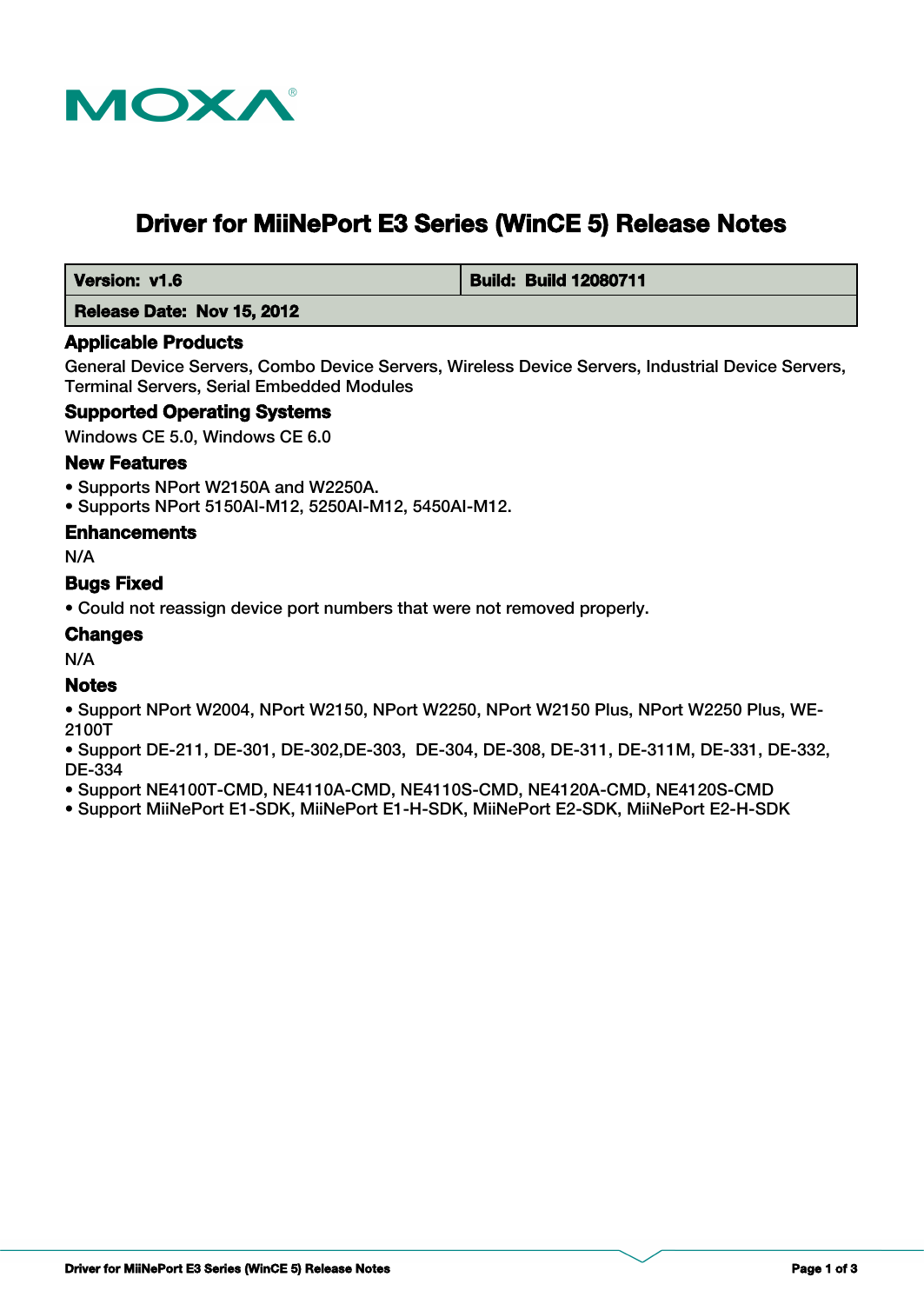

 **Release Date: N/A**

## **Applicable Products**

General Device Servers, Combo Device Servers, Wireless Device Servers, Industrial Device Servers, Terminal Servers, Serial Embedded Modules

#### **Supported Operating Systems**

Windows CE 5.0, Windows CE 6.0

#### **New Features**

- Supports MiiNePort E1/E1-H/E2/E2-H SDK.
- Supports MiiNePort W1.

#### **Enhancements**

N/A

#### **Bugs Fixed**

N/A

# **Changes**

N/A

## **Notes**

• Support NPort W2004, NPort W2150, NPort W2250, NPort W2150 Plus, NPort W2250 Plus, WE-2100T

• Support DE-211, DE-301, DE-302,DE-303, DE-304, DE-308, DE-311, DE-311M, DE-331, DE-332, DE-334

• Support NE4100T-CMD, NE4110A-CMD, NE4110S-CMD, NE4120A-CMD, NE4120S-CMD

• Support MiiNePort E1-SDK, MiiNePort E1-H-SDK, MiiNePort E2-SDK, MiiNePort E2-H-SDK